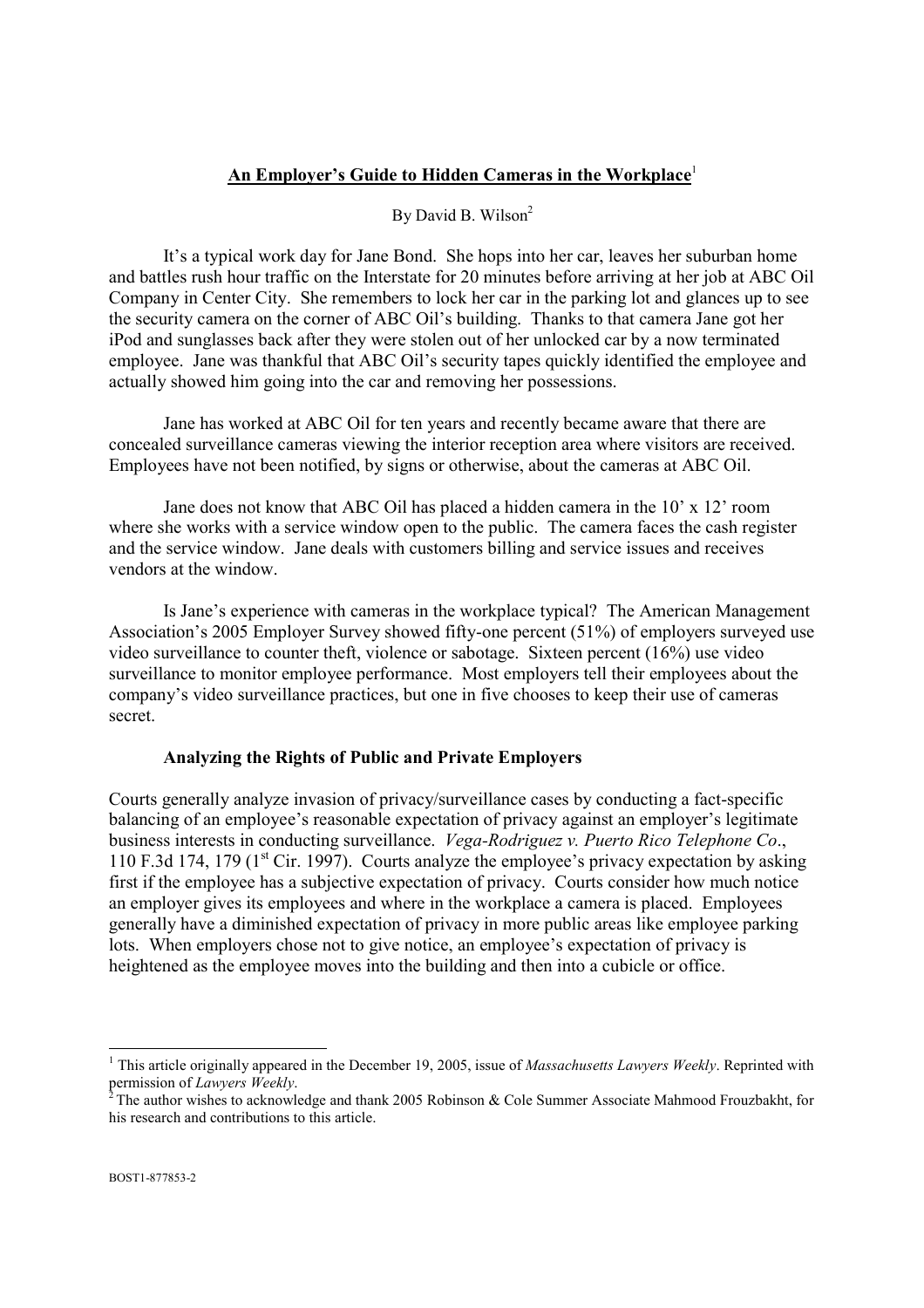If the employee subjectively expects privacy, the court will consider whether the expectation is objectively reasonable and one which society would generally want to preserve. In determining the legitimacy of the employer's business interests in conducting surveillance, courts will consider factors such as safety and monitoring of worker productivity. Additionally, if the employer were public – such as a public schools or government agency, then the court must ensure the employer complies with Fourth Amendment protections against unreasonable searches and seizures. *O'Connor v. Ortega*, 480 U.S. 709, 715 (1987). Private employers have a looser standard of compliance except to the extent dictated by common-law tort, contract constraints, or state statute. Massachusetts private employers are subject to the Massachusetts Privacy Act which states: "A person shall have a right against unreasonable, substantial or serious interference with his privacy."

# **Analyzing Jane Bond's Privacy Expectations**

# **Parking Lot**

Jane does not object to cameras in the parking lot because it is an open and public area and the cameras are readily visible. Jane also recognizes her employer's legitimate business interest in monitoring the parking lot to provide personal safety and protect employee's cars from theft and vandalism, and to address legitimate security concerns.

# **Reception Area**

Jane is less comfortable knowing that there are cameras over the reception area. Jane has looked through the employee handbook and cannot find any policy regarding surveillance cameras. She has only heard one manager mention to another that "nothing showed up on the cameras" in relation to a fight between a service tech and a driver months ago. ABC Oil's counsel believes ABC Oil is within its rights to have these cameras in open and undifferentiated workspaces based on the First Circuit's decision in *Vega-Rodriguez v. Puerto Rico Telephone Co.* In *Vega*, a quasi-public telephone company installed several cameras to monitor a large open workspace and to view all traffic passing through the main entrance. The cameras did not record sound. The employees were notified prior to the installation of the cameras and they objected to the cameras claiming the surveillance constituted an unreasonable search under the Fourth Amendment. The *Vega* court held that unconcealed video surveillance in a worker's common area does not violate the worker's privacy rights, especially when the employer discloses its use of surveillance. The court recognized the telephone company's legitimate interest in the efficient operation of the workplace in monitoring that which is in plain view within an open work area. The court specifically cautioned that "cases involving the covert use of clandestine cameras…may be quite another story."

Here ABC Oil does not want to tell its employees about the cameras because it believes that will defeat the purpose of having them and may negatively impact morale.

#### **Jane's Service Counter Room**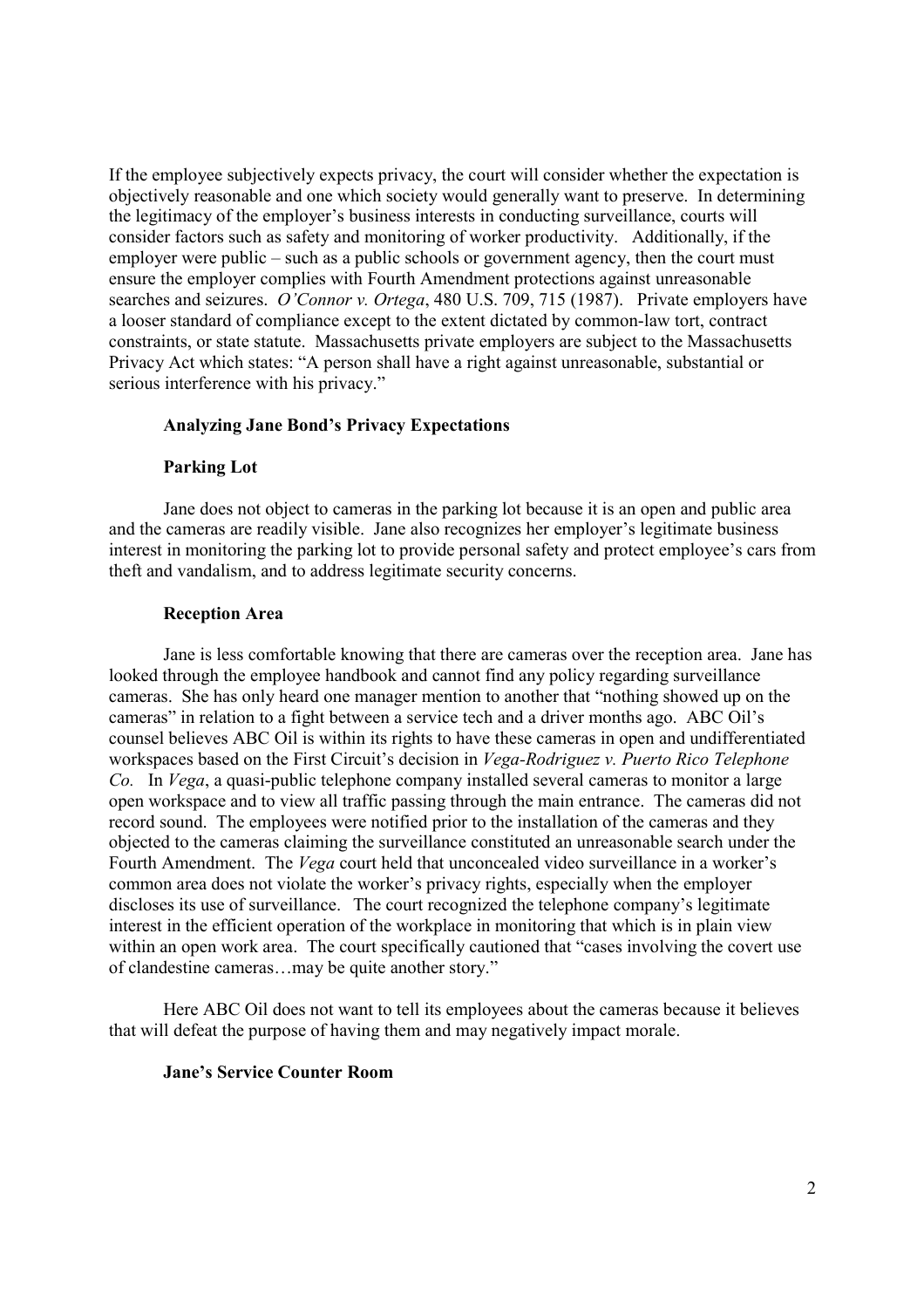Unaware that there is a hidden camera in her workspace, Jane believes that the service counter room is her "office" and that she has a reasonable expectation of privacy there. Objectively, Jane's service counter serves the public as well as ABC Oil's service techs and drivers. Jane also has a cash register in the room and on busy days may handle substantial sums of cash. With Jane's counter open to the public, ABC Oil believes that her room should not be considered private.

In a similar case, *Cowles v. State*, 23 P.3d 1168, 11975, the Alaska Supreme Court found that a university's theater box office was sufficiently public in nature to defeat a reasonable expectation of privacy on the part of the box office manager, who was observed by a hidden surveillance camera. The court noted that the manager's desk could be seen by the public through the ticket window and by other employees circulating in the office area behind the box office. The court reasoned that if a person's activities are open to view by the public, then surveillance for the purpose of detecting misconduct does not violate the Fourth Amendment. The court concluded that when an individual enters into an employment situation with high security requirements, such as handling large amounts of cash, it is less reasonable for employees to assume their conduct on the job will be private.

#### **Nelson v. Salem State College**

In 2006 the Massachusetts' Supreme Judicial Court in *Nelson v. Salem State College*. 446 **Mass**. 525 (2006) expanded the scope of us of hidden cameras in the workplace. The court found that Gail Nelson's privacy was not invaded when she was caught on a hidden camera and videotaped while changing clothes in her cubicle after working hours. The court stated that Gail Nelson had no reasonable expectation of privacy in that workspace. This decision may shed light on whether Massachusetts would recognize a reasonable expectation of privacy in Jane Bond's service counter area and in similar circumstances.

#### **What is Private in the Workplace?**

Courts generally recognize a reasonable expectation of privacy as to an employee's exclusive private office, desk, and file cabinets containing personal matters not shared with other workers. For instance, in *United States v. Taketa*, 923 F.2d 665 (1991), the Ninth Circuit found a reasonable expectation of privacy where the Drug Enforcement Agency installed a hidden camera, without a warrant, in the ceiling of an office used by an employee of the Nevada Bureau of Investigations. The court found the hidden video surveillance unreasonable given that the targeted office was not open to the public and was not regularly visited by DEA agents. The court noted that "even 'private' business offices are often subject to the legitimate visits of coworkers, supervisors, and the public, without defeating the expectations of privacy unless the office is 'so open to fellow employees or the public that no expectation of privacy is reasonable.'"

In more private areas such as locker rooms, changing rooms and bathrooms, courts have generally recognized employees' reasonable expectations of privacy. For instance, an action brought by hotel employees was settled for over \$200,000 after a Massachusetts Superior Court denied defendant's motion for summary judgment. *Clement et al, v. Sheraton-Boston Corp*.,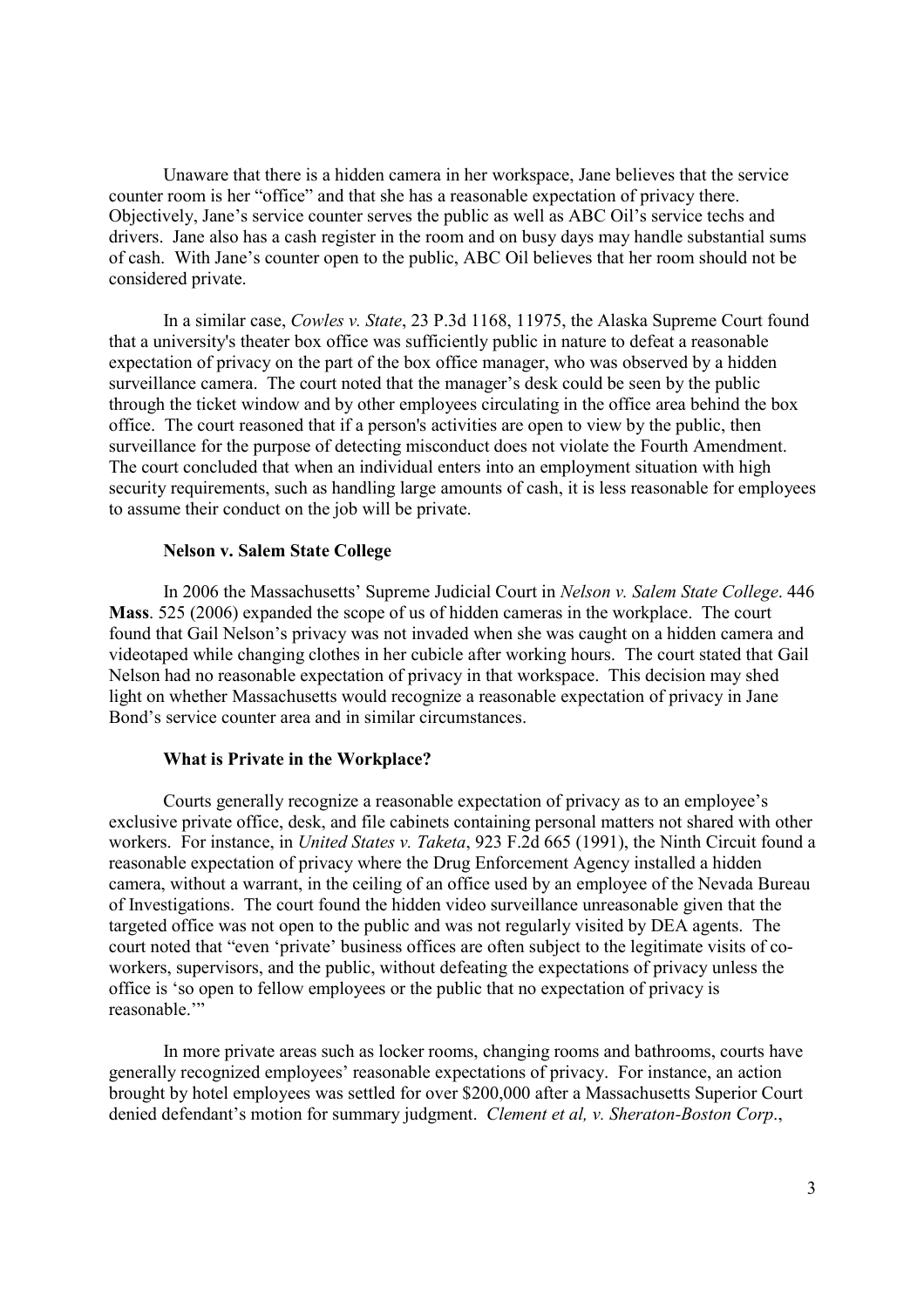Suffolk Super. Court Docket Nos. 93-0909F, 93-3405F and 94-4233F. The hotel installed hidden surveillance cameras in the locker room after suspecting drug dealing in the locker room. While the cameras did not focus on the toilet or shower area, they recorded some of the employees in various stages of undress. Similarly, in *Doe v. B.P.S. Guard Services, Inc.*, 945 F.2d 1422 (1991), the Eighth Circuit Court, ruled that models taped while changing during a fashion show had a cause of action for invasion of privacy. Some exceptions to this general rule include a locker room area that is not enclosed or used exclusively by the employee and where employee's activities could be seen by anyone walking into or through a storage area in the locker room. *Thompson v. Johnson County Community College*, 930 F. Supp. 501, 507 (D. Kan. 1996).

# **Unionized Employers**

The National Labor Relations Board position is that installing cameras in the workplace should be considered "a mandatory subject of bargaining." *Colgate-Palmolive Co. & Local 15, International Chemical Workers Union*, 323 N.L.R.B. 515 (Natl. Lab. Rel. Bd. 1997). At a minimum union contracts should indicate that the employer may use cameras and their purpose, but need not apprise the union of camera locations or times when they will be in use. *Brewers and Maltsters, Local Union No. 6 v. National Labor Relations Board*, 2005 WL 1560399 (D.C. Cir. 2005).

#### **Recommendations**

Employers may install surveillance cameras without fear of invading its employee's reasonable expectation of privacy by giving employees clear and specific notice. We recommend the following for employers:

1. Identify and document the business reasons for having surveillance cameras. Legitimate reasons include health, safety, theft prevention, workplace productivity, and security.

2. Give advance notice to employees of the cameras and give reasons for using them. Remember to advise new employees in advance of their employment if possible.

3. Hold meetings with the employees to address concerns. Surveillance cameras can send a message that employees are not trusted, create resentment and lead to employee morale issues. Each employer should explain which areas of the workplace their employees should not expect to be private.

4. Adopt a written policy reserving the right to monitor the workplace with visible and hidden cameras. The policy should reserve the right to use hidden cameras on the premises when the employer reasonably suspects health, safety or company policy violations.

5. For unionized labor forces, ensure that camera use has been addressed as part of the collective bargaining process. Although you need not reveal exact camera location and times of use, you should discuss the general use and need for surveillance.